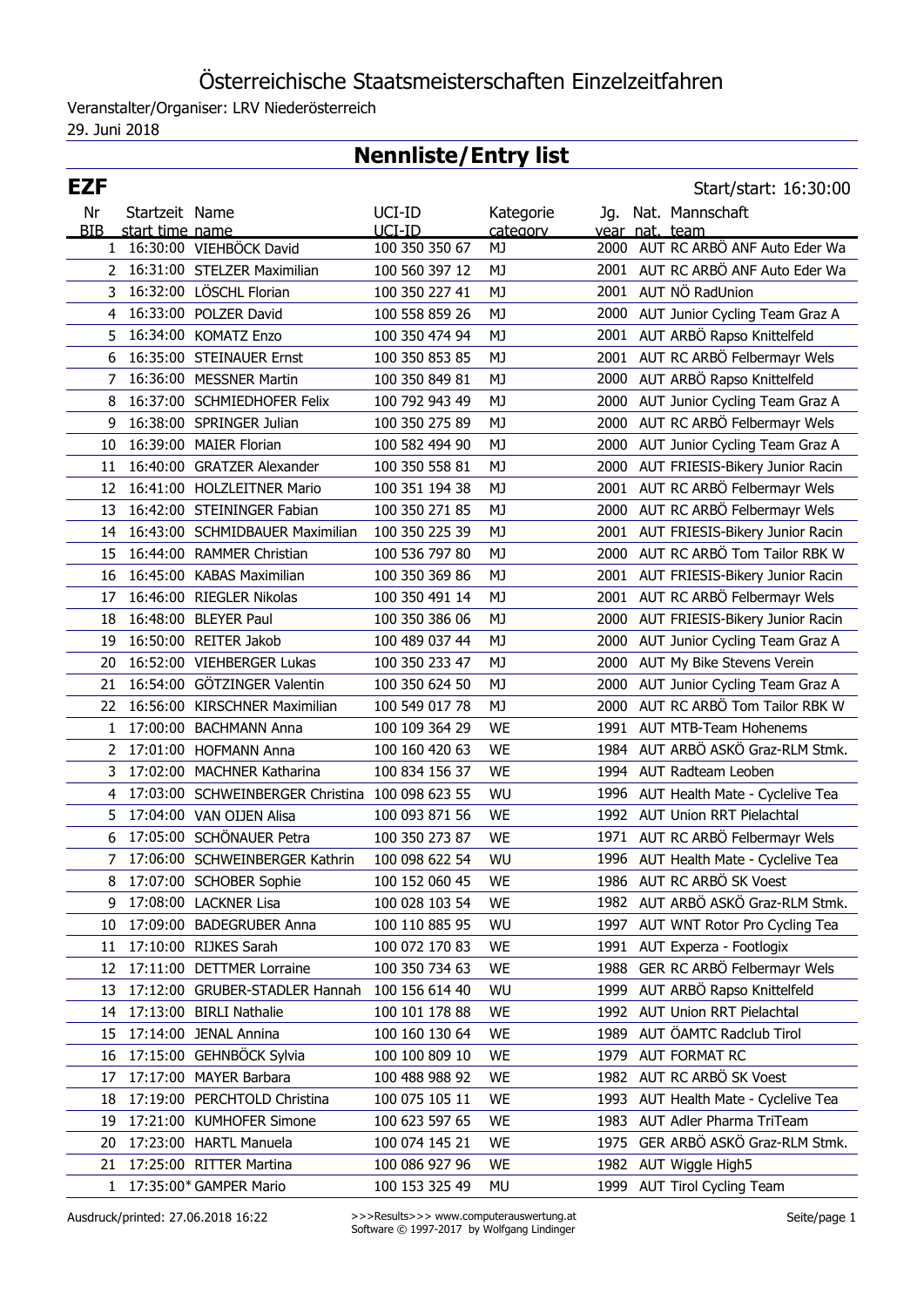|    | 2 17:36:00 KRIZEK Matthias                      | 100 046 351 66 | МE        |      | 1988 AUT Team Felbermayr Simplon       |
|----|-------------------------------------------------|----------------|-----------|------|----------------------------------------|
|    | 3 17:37:00* FRIEDL Nils                         | 100 101 966 03 | MU        | 1997 | AUT Hrinkow Advarics Cycleangte        |
| 4  | 17:38:00* HAMMERSCHMID Marvin                   | 100 097 861 69 | <b>MU</b> |      | 1996 AUT Team Feldbinder Owayo Kt      |
| 5. | 17:39:00* AMANN Dominik                         | 100 160 125 59 | <b>MU</b> | 1999 | AUT Team Vorarlberg-Santic             |
| 6  | 17:40:00 BAUMANN Lukas                          | 100 145 632 19 | ME        | 1995 | AUT UNION Raiffeisen Radteam           |
| 7  | 17:41:00* BAYER Tobias                          | 100 110 722 29 | MU        | 1999 | AUT Tirol Cycling Team                 |
| 8  | 17:42:00 EICHINGER Daniel                       | 100 156 034 42 | МE        | 1995 | AUT Hrinkow Advarics Cycleangte        |
| 9  | 17:43:00* GAMPER Florian                        | 100 153 296 20 | MU        | 1999 | <b>AUT Tirol Cycling Team</b>          |
| 10 | 17:44:00 GEISMAYR Daniel                        | 100 059 159 70 | <b>ME</b> | 1989 | AUT Team Vorarlberg-Santic             |
| 11 | 17:45:00* GRASL Patrick                         | 100 106 101 64 | MU        | 1997 | AUT ARBÖ headstart ON Fahrrad          |
| 12 | 17:46:00* GRUBER Julian                         | 100 106 099 62 | MU        | 1997 | <b>AUT My Bike Stevens</b>             |
| 13 | 17:47:00* HAMMERSCHMID Raphael                  | 100 097 860 68 | <b>MU</b> | 1996 | AUT Team Feldbinder Owayo Kt           |
| 14 | 17:48:00 HIRSCHBICHLER Johannes                 | 100 350 583 09 | ME        | 1993 | AUT Team Vorarlberg-Santic             |
| 15 | 17:49:00 HOFER Andreas                          | 100 068 243 36 | ME        | 1991 | AUT Hrinkow Advarics Cycleangte        |
| 16 | 17:50:00 HOPFGARTNER Paul                       | 100 098 856 94 | МE        | 1990 | AUT ARBÖ headstart ON Fahrrad          |
| 17 | 17:51:00* ILIC Ognjen                           | 100 152 137 25 | MU        | 1998 | SRB Wohnbefinden Graz ARBÖ             |
| 18 | 17:52:00* KIERNER Florian                       | 100 157 651 10 | MU        | 1999 | AUT Team Felbermayr Simplon            |
| 19 | 17:53:00* KOLB Stefan                           | 100 350 527 50 | MU        | 1997 | <b>AUT WSA Pushbikers</b>              |
| 20 | 17:54:00 KONCZER Michael                        | 100 144 656 13 | ME        | 1993 | AUT ARBÖ Denzel Cliff Wien             |
| 21 | 17:55:00 WALZEL Andreas                         | 100 090 758 47 | ME        | 1995 | AUT Team Feldbinder Owayo Kt           |
| 22 | 17:56:00 LAKATA Alban                           | 100 038 569 44 | ME        | 1979 | AUT UNION Raiffeisen Radteam           |
| 23 | 17:57:00 OCHSENHOFER Peter                      | 100 065 326 29 | ME        | 1987 | AUT ARBÖ headstart ON Fahrrad          |
| 24 | 17:58:00 MASTALLER Stefan                       | 100 094 869 84 | ME        | 1995 | AUT My Bike Stevens                    |
| 25 | 17:59:00 POLANSEK Eric                          | 100 090 262 36 | ME        |      | 1992 AUT ARBÖ headstart ON Fahrrad     |
| 26 | 18:00:00* RECKENDORFER Lukas                    | 100 149 709 22 | MU        | 1997 | AUT Team Feldbinder Owayo Kt           |
| 27 | 18:01:00 RUMPL Clemens                          | 100 350 630 56 | ME        | 1994 | AUT ARBÖ headstart ON Fahrrad          |
| 28 | 18:02:00* SCHÖßWENDTER Christoph 100 151 325 86 |                | <b>MU</b> | 1998 | AUT UNION Raiffeisen Radteam           |
| 29 | 18:03:00 TIEFENGRABNER Matthias                 | 100 149 732 45 | <b>ME</b> | 1995 | AUT Wohnbefinden Graz ARBÖ             |
| 30 | 18:04:00* WILDAUER Markus                       | 100 151 445 12 | MU        | 1998 | <b>AUT Tirol Cycling Team</b>          |
| 31 | 18:05:00 KREILHUBER Raphael                     | 100 350 696 25 | <b>ME</b> | 1990 | AUT Team Feldbinder Owayo Kt           |
| 32 | 18:06:00 PÖLL Stefan                            | 100 058 628 24 | <b>ME</b> | 1986 | <b>AUT WSA Pushbikers</b>              |
| 33 | 18:07:00* APPELTAUER Samuel                     | 100 107 408 13 | <b>MU</b> |      | 1997 AUT ARBÖ Denzel Cliff Wien        |
| 34 | 18:08:00* WURM Philipp                          | 100 153 034 49 | MU        |      | 1998 AUT UNION Raiffeisen Radteam      |
| 35 | 18:09:00 WINTER Lukas                           | 100 054 352 16 | МE        | 1986 | AUT ARBÖ Denzel Cliff Wien             |
| 36 | 18:10:00 AUER Daniel                            | 100 086 519 76 | ME        | 1994 | <b>AUT WSA Pushbikers</b>              |
| 37 | 18:11:00 UMHALLER Thomas                        | 100 093 997 85 | ME        | 1995 | AUT My Bike Stevens                    |
| 38 | 18:12:00* VERMEULEN Moran                       | 100 350 852 84 | MU        | 1997 | <b>AUT Tirol Cycling Team</b>          |
| 39 | 18:13:00 GRAF Andreas                           | 100 029 316 06 | МE        | 1985 | <b>AUT Hrinkow Advarics Cycleangte</b> |
| 40 | 18:14:00 JÄGER Patrick                          | 100 076 314 56 | ME        | 1994 | AUT Team Vorarlberg-Santic             |
| 41 | 18:15:00 STOIBER Lukas                          | 100 080 117 76 | МE        | 1989 | AUT UNION Raiffeisen Radteam           |
| 42 | 18:16:00 HRINKOW Dominik                        | 100 057 227 78 | МE        | 1988 | AUT Hrinkow Advarics Cycleangte        |
| 44 | 18:18:00 TRETTWER Helmut                        | 100 077 409 84 | МE        | 1983 | <b>GER WSA Pushbikers</b>              |
| 45 | 18:20:00* GALL Felix                            | 100 150 925 74 | MU        | 1998 | AUT Development Team Sunweb            |
| 46 | 18:22:00 GROBSCHARTNER Felix                    | 100 110 814 24 | МE        | 1993 | AUT BORA - Hansgrohe                   |
| 47 | 18:24:00* RITZINGER Felix                       | 100 088 200 11 | <b>MU</b> | 1996 | AUT Wohnbefinden Graz ARBÖ             |
| 48 | 18:26:00 BOSCH Manuel                           | 100 110 284 76 | МE        | 1989 | AUT Team Vorarlberg-Santic             |
| 49 | 18:28:00 KUEN Maximilian                        | 100 075 106 12 | ME        | 1992 | AUT My Bike Stevens                    |
| 50 | 18:30:00* FRIEDRICH Marco                       | 100 101 967 04 | MU        | 1998 | AUT Tirol Cycling Team                 |
| 51 | 18:32:00* GAMPER Patrick                        | 100 109 662 36 | MU        | 1997 | AUT Polartec Kometa                    |
| 52 | 18:34:00 FREIBERGER Markus                      | 100 097 829 37 | ME        | 1995 | <b>AUT Hrinkow Advarics Cycleangte</b> |
| 53 | 18:36:00 ZOIDL Riccardo                         | 100 046 407 25 | ME        |      | 1988 AUT Team Felbermayr Simplon       |

**EZF**

>>>Results>>> www.computerauswertung.at Seite/page 2 Software © 1997-2017 by Wolfgang Lindinger